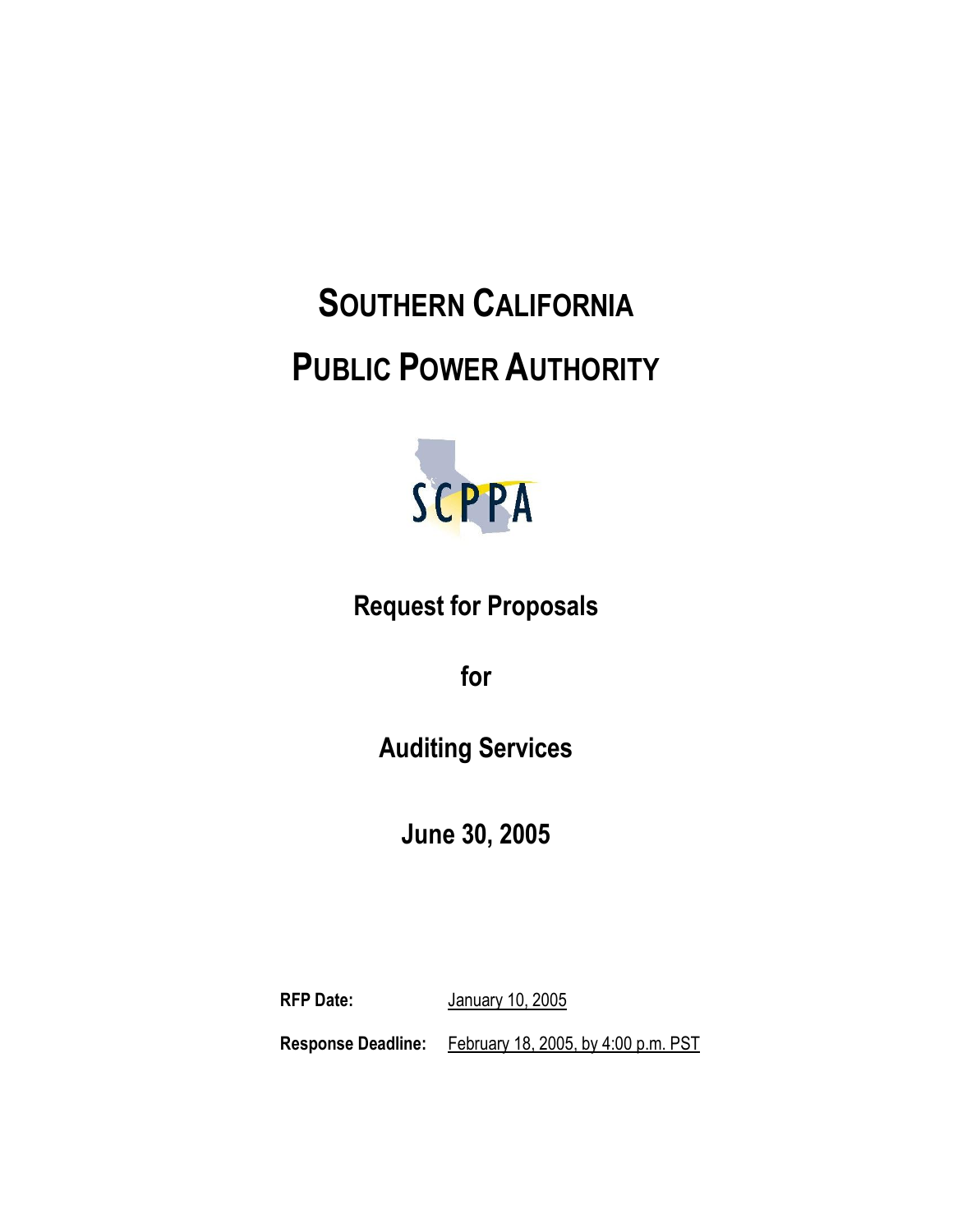## **SOUTHERN CALIFORNIA PUBLIC POWER /AUTHORITY REQUEST FOR PROPOSAL FOR AUDITING SERVICES**

#### **I. INTRODUCTION**

#### **A. General Information**

The Southern California Public Power Authority (the "Authority") is requesting proposals from qualified firms of certified public accountants to provide independent professional accounting and auditing services for the fiscal years ending June 30, 2005, 2006 and 2007. An option to extend the service agreement for an additional two years may be considered after a performance review, following the completion of the first year's audit. The audits are to be performed in accordance with generally accepted auditing standards and California Government Code Section 6505, and are to cover preparation of financial statements for each project and each fund, having fiscal years ending both June 30 and September 30, 2005 (Hoover Uprating only), for the following "seven projects" and "two funds" listed below:

#### **Seven Projects Two Funds**

Palo Verde Project **Multiple Project Fund** Southern Transmission System Project **Project Stabilization Fund** Hoover Uprating Project Mead-Adelanto Mead-Phoenix San Juan Project Magnolia Power Project

There is no expressed or implied obligation for the Authority to reimburse responding firms for any expenses incurred in preparing proposals in response to this request.

The Authority, a joint powers agency and a public entity organized under the laws of the State of California, was created pursuant to the Government Code of California and the Joint Powers Agreement for the purpose of planning, financing, developing, acquiring, constructing, operating, and maintaining projects for the generation and transmission of electric energy. Its membership consists of the cities of Anaheim, Azusa, Banning, Burbank, Cerritos, Colton, Glendale, the Los Angeles Department of Water and Power, Pasadena, Riverside, and Vernon, and the Imperial Irrigation District, which supply electric energy to Southern California. The Authority is governed by its Board of Directors, which consists of representatives from each of its members, and the management of the Authority is conducted under the direction of an Executive Director who is appointed by the Board.

#### **B. Electric Utility Industry**

SCPPA's key objective is to provide low-cost, reliable power to its customers through strong local control over its operations. SCPPA remains committed to building and acquiring new generation assets for its members, with a particular commitment to renewable generation. In order to realize these goals, SCPPA and its members speak in a common voice on vital energy issues in Sacramento and Washington, D.C., providing greater impact on issues that affect the public power community.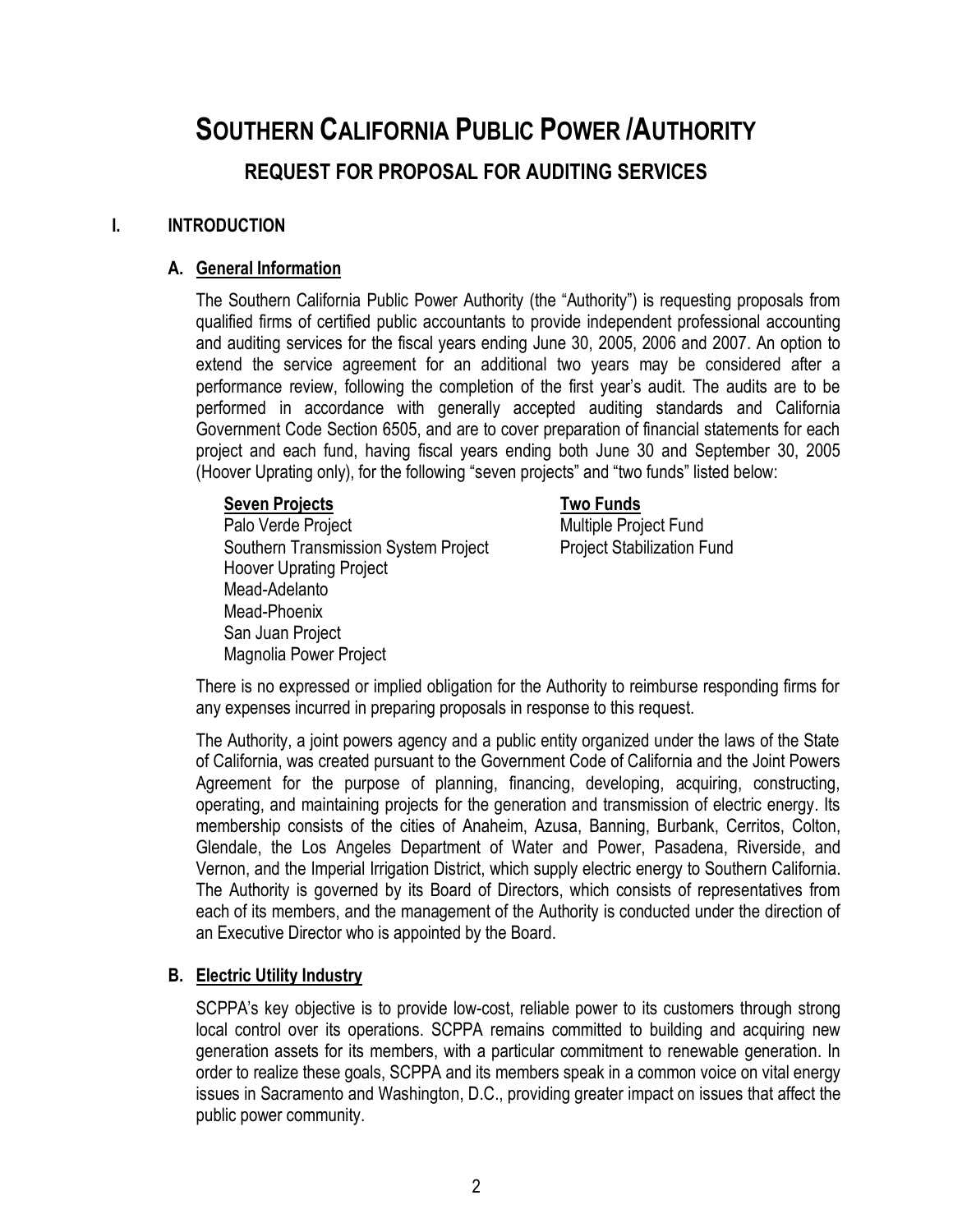#### **II. NATURE OF SERVICES REQUIRED**

#### **A. Scope of Work to be Performed**

- 1. The Authority desires the auditor to express an opinion on the fairness of presentation of its combined and individual project balance sheets, statement of operations, and cash flow statements in conformity with generally accepted accounting principles. The auditor is not required to audit the supplemental schedules contained in the comprehensive financial statement report. However, the auditor is to provide "in-relation-to" reports on the supplemental schedules based on the audit procedures applied during the audit of the basic financial statements, and provide related certifications to our Trustees (copies attached).
- 2. Assist the accounting staff in the resolution of complex accounting and financial problems.
- 3. Assist in the preparation of the management representation letters.

#### **B. Reports to be Issued**

Following the completion of the fiscal year audit, the auditor shall issue the following reports:

- 1. A report on the fairness of the presentation of the financial statements in conformity with generally accepted accounting principles to be completed no later than 110 days after June 30, 2005 for each project except for the Hoover Uprating Project and each fund, and no later than 120 days after September 30, 2005 for the Hoover Uprating Project. This will be part of the comprehensive financial statement report.
- 2. A report on the internal controls based on the auditor's understanding of the internal control structure and assessment of control risk to be completed by no later than 110 days after June 30, 2005 for each project except for the Hoover Uprating Project and each fund, and no later than 120 days after September 30, 2005 for the Hoover Uprating Project. This will be part of the comprehensive financial statement report.
- 3. A management letter listing suggestions for improvement for the Authority.

**By responding to this Request for Proposals, the responding firm acknowledges that SCPPA will use SCPPA's audited financial statements in its official statements and other public documents without obtaining the prior consent of the Authority's auditor.**

**Irregularities and Illegal Acts:** Auditors shall be required to make an immediate, written report of all irregularities and illegal acts or indications of illegal acts of which they become aware to the following parties:

Executive Director of Southern California Public Power Authority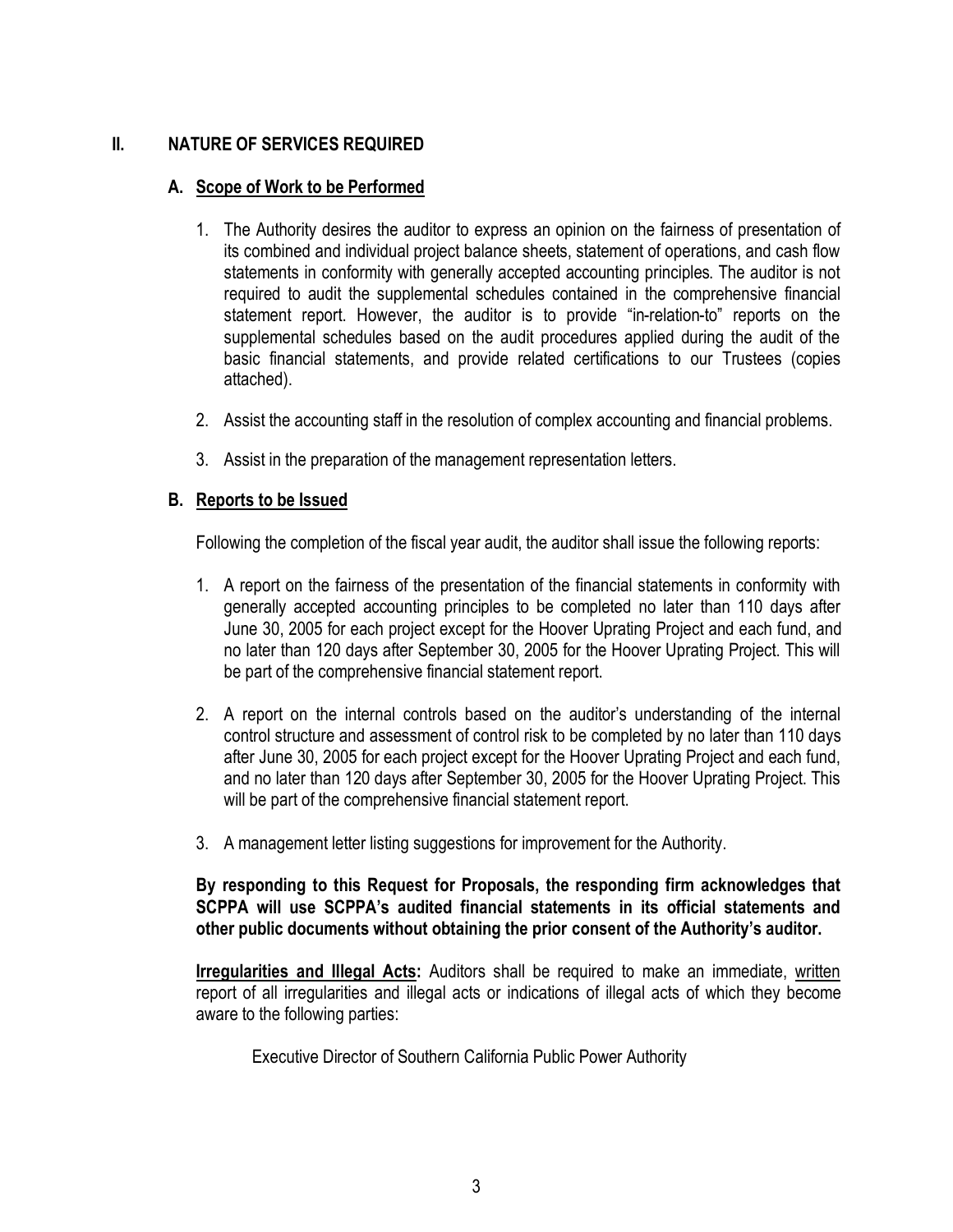**Reporting to the Board of Directors:** Auditors shall assure themselves that SCPPA's Board is informed of each of the following:

- 1. The auditor's responsibility under generally accepted auditing standards.
- 2. Significant accounting policies.
- 3. Management judgments and accounting estimates.
- 4. Significant audit adjustments.
- 5. Other information in documents containing audited financial statements.
- 6. Disagreements with management.
- 7. Management consultation with other accountants.
- 8. Major issues discussed with management prior to retention.
- 9. Difficulties encountered in performing the audit.

#### **C. Working Paper Retention and Access to Working Papers**

All working papers and reports must be retained, at the auditor's expense, for a minimum of three (3) years, unless the firm is notified in writing by the Authority of the need to extend the retention period. The auditor may be required to make working papers available, upon request, to parties specifically designated by SCPPA.

In addition, the firm shall respond to the reasonable inquiries of successor auditors and allow successor auditors to review working papers relating to matters of continuing accounting significance.

#### **D. New Developments**

It is expected that the selected firm will keep SCPPA informed of new state and national developments, including new GASB pronouncements affecting municipal utility finance and reporting, standards and trends.

#### **E. Insurance Requirements**

1. Before signing this contract, or commencing work on any project, or allowing any subcontractor to commence work, the audit firm shall obtain all insurance required under subsection (b) of this section.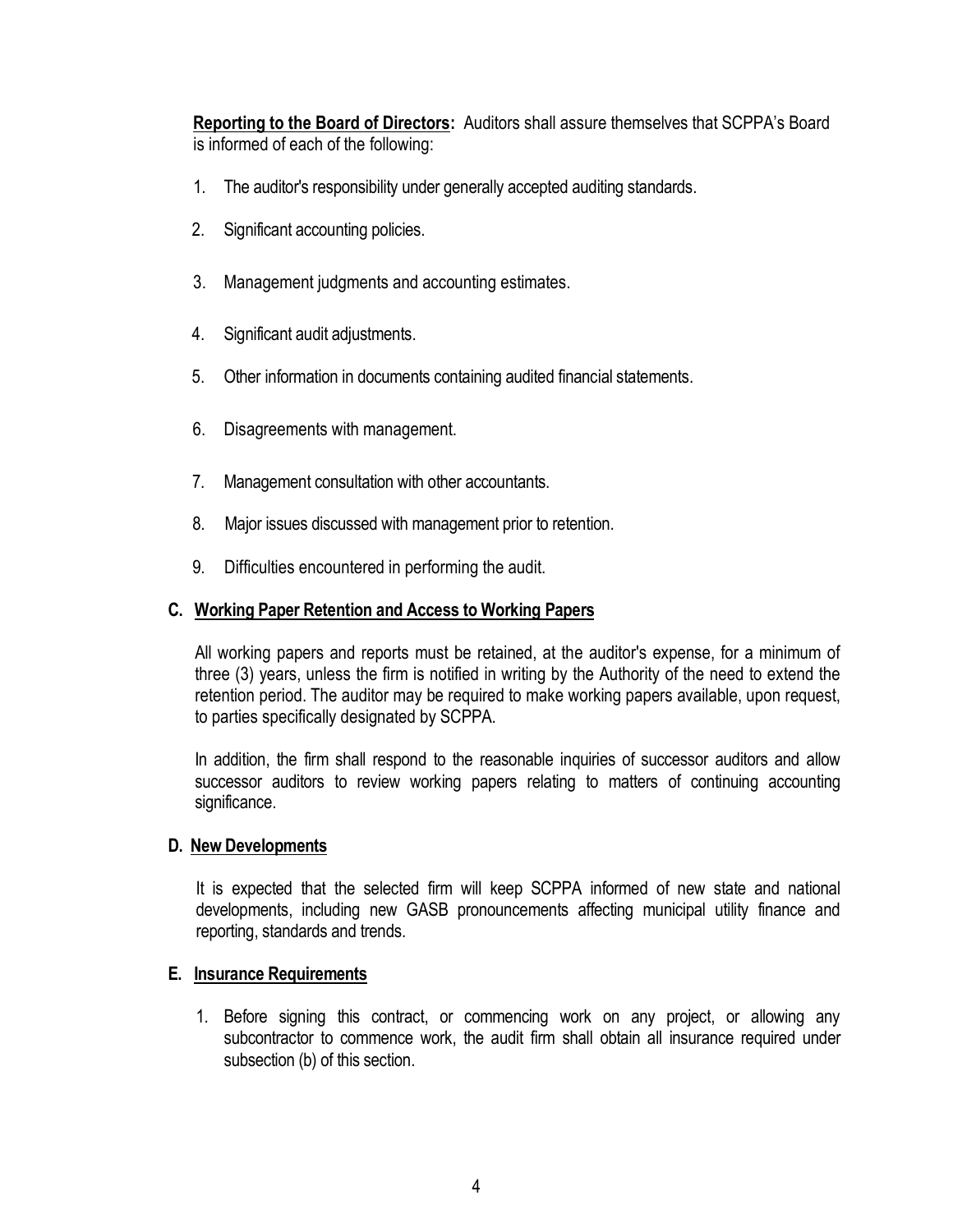- 2. The audit firm shall provide the following insurance:
	- a. Workers' Compensation as required by law.
	- b. Comprehensive General Liability in the amount of \$500,000 combined single limit to include:

Premises Operations Products/Completed Operations Blanket Contractual Broad Form Property Damage Independent Contractors Personal Injury

- c. Comprehensive Automobile Liability in the amount of \$500,000 combined single limit to include: owned, hired and non-owned.
- d. Professional Liability in the amount of \$1,000,000.

Each policy of insurance required by this section shall provide for no less than 30 days advance notice to the Authority prior to cancellation.

Each policy shall be endorsed to waive all rights of subrogation against SCPPA by reason of any payment made for claims under the above coverage.

#### **III. BACKGROUND**

#### **A. Name of Contact Person**

The auditor's principal contact with SCPPA will be Craig Koehler, Finance and Accounting Manager, who will coordinate the assistance to be provided by the Authority to the auditor.

#### **B. Accounting Activities**

The Los Angeles Department of Water and Power's (LADWP) Debt Management and Investments Division currently performs the Authority's accounting and investment functions, and works closely with the Authority's Finance and Accounting Manager to coordinate the various activities. LADWP's staff of professional accountants maintains the accounting system and prepares individual and combined financial statements for the Authority's "seven projects" and "two funds." Financial statements are presented in conformity with generally accepted accounting principles and Governmental Accounting Standards Board. They are also substantially in conformity with uniform system of accounts prescribed by the Federal Energy Regulatory Commission and the California Public Utilities Commission. Fund flows and account balances for individual projects and funds are performed and maintained in accordance with bond indentures and the annual budget, respectively.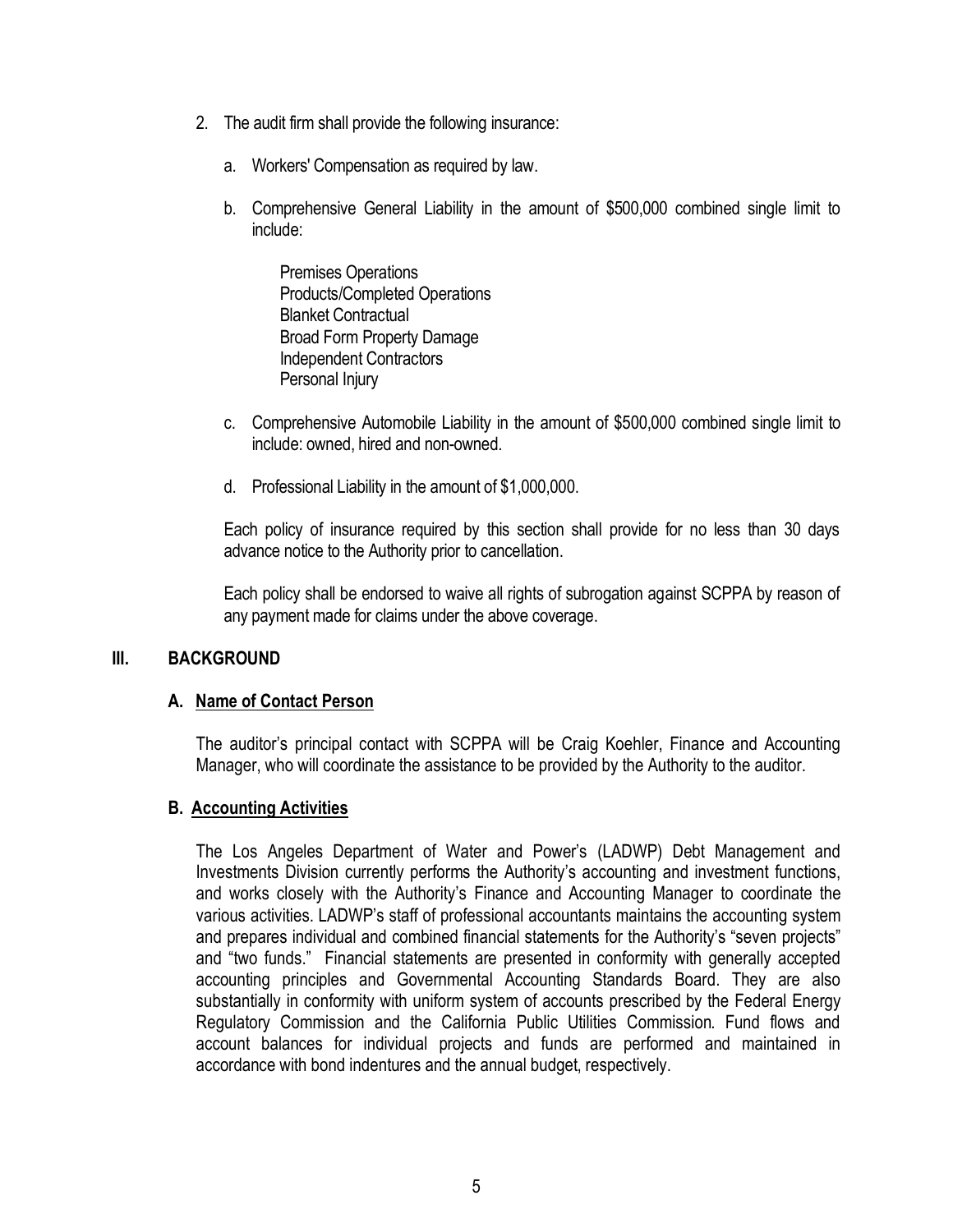#### **C. Fund Structure**

The Authority utilizes a variety of fund types/account groups in its accounting transactions pertaining to its "seven projects" and "two funds." The fund types/account groups are:

|                                | <b>Current Number of</b> |  |  |
|--------------------------------|--------------------------|--|--|
| <b>Fund Type Account Group</b> | <b>Individual Funds</b>  |  |  |
| <b>Advance Payment</b>         |                          |  |  |
| Charges                        |                          |  |  |
| <b>Debt Service</b>            | 14                       |  |  |
| <b>Debt Service Reserve</b>    |                          |  |  |
| Decommissiong Trust            | 6                        |  |  |
| Escrow                         | 9                        |  |  |
| <b>General Reserve</b>         | 6                        |  |  |
| Operating                      | 11                       |  |  |
| Other                          | 22                       |  |  |
| <b>Payment Account</b>         | 12                       |  |  |
| <b>Pledged Revenue</b>         | 12                       |  |  |
| <b>Project Fund</b>            | 2                        |  |  |
| <b>Project Stabilization</b>   | 9                        |  |  |
| Renewal & Replacement          | 3                        |  |  |
| Reserve & Contingency          | 4                        |  |  |
| Revenue                        | 9                        |  |  |
|                                | 134                      |  |  |

#### **D. Prior Audit Reports and Working Papers**

The prior audit firm providing the audit opinion was PriceWaterhouseCoopers from their Los Angeles location. No Internal Control or Management Advise Findings were noted during the June 30, 2004, audit.

#### **IV. TIME REQUIREMENTS**

#### **A. Proposal Calendar**

The following is a list of key dates:

| Request for Proposals Issued               | January 10, 2005  |
|--------------------------------------------|-------------------|
| Due Date for Proposals                     | February 18, 2005 |
| <b>Presentation/Interview Notification</b> | February 28, 2005 |
| Selected Firm Notified                     | March 11, 2005    |
| Contract Board Approval Date               | March 17, 2005    |

#### **B. Date Audit May Commence**

The Authority will have all records ready for audit as of August 1, 2005.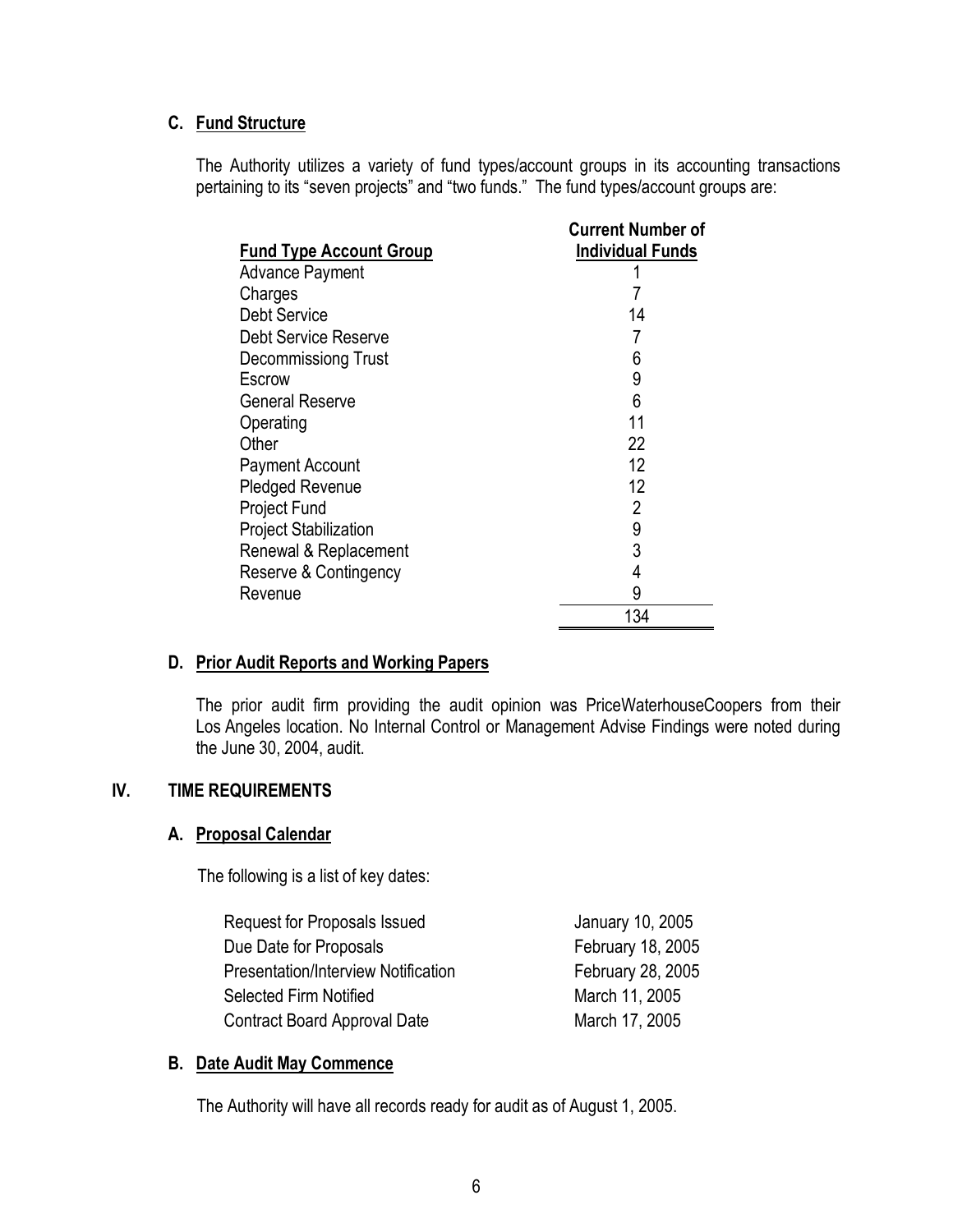#### **C. Schedule for the June 30, 2005, Fiscal Year Audit**

Each of the following should be completed by the auditor no later than the dates indicated.

- 1. Detailed Audit Plan: The auditor shall provide SCPPA with a detailed audit plan and a list of all schedules to be prepared by the Authority/DWP Accounting for both interim and year-end audit work by June 30.
- 2. Draft Reports: The auditor shall have drafts of the audit report and recommendations to management available for review by SCPPA and DWP Management by September 1, 2005 (Audit Committee meets).
- 3. Final Reports: The auditor shall have the final reports done by September 15, 2005 (SCPPA Board meets).

#### **D. Entrance Conferences, Progress Reporting and Exit Conferences**

At a minimum, the following conferences should be held:

- Entrance conference with SCPPA / DWP Accounting staff at the beginning of fiscal year-end work.
- Progress conferences with SCPPA / DWP Accounting staff, if necessary.
- Exit conference at the conclusion of the audit.

#### **E. Date Final Report is Due**

The Authority and LADWP Accounting staff shall prepare draft financial statements, notes and all required supplementary schedules by August 19, 2005. The auditor shall provide all recommendations, revisions and suggestions for improvement, including a draft auditor's report to the Authority by September 1, 2005.

The Authority and LADWP Accounting staff will complete their review of the draft report as expeditiously as possible. It is not expected that this process should exceed one week. During that period, the auditor should be available for any meetings that may be necessary to discuss the audit reports. Once all issues for discussion are resolved, the final signed report shall be delivered to the Authority within five (5) working days. It is anticipated that this process will be completed and the final report delivered by 9/15/05 (SCPPA Board Meeting). Final report review by the audit firm is expected to take a minimum amount of time.

### **V. ASSISTANCE TO BE PROVIDED TO THE AUDITOR AND REPORT PREPARATION**

#### **A. Accounting/Finance Division and Clerical Assistance**

SCPPA and DWP Accounting/Finance division staff and responsible management personnel will be available during the audit to assist the firm by providing information, documentation and explanations. The preparation of confirmations will be the responsibility of the Authority. In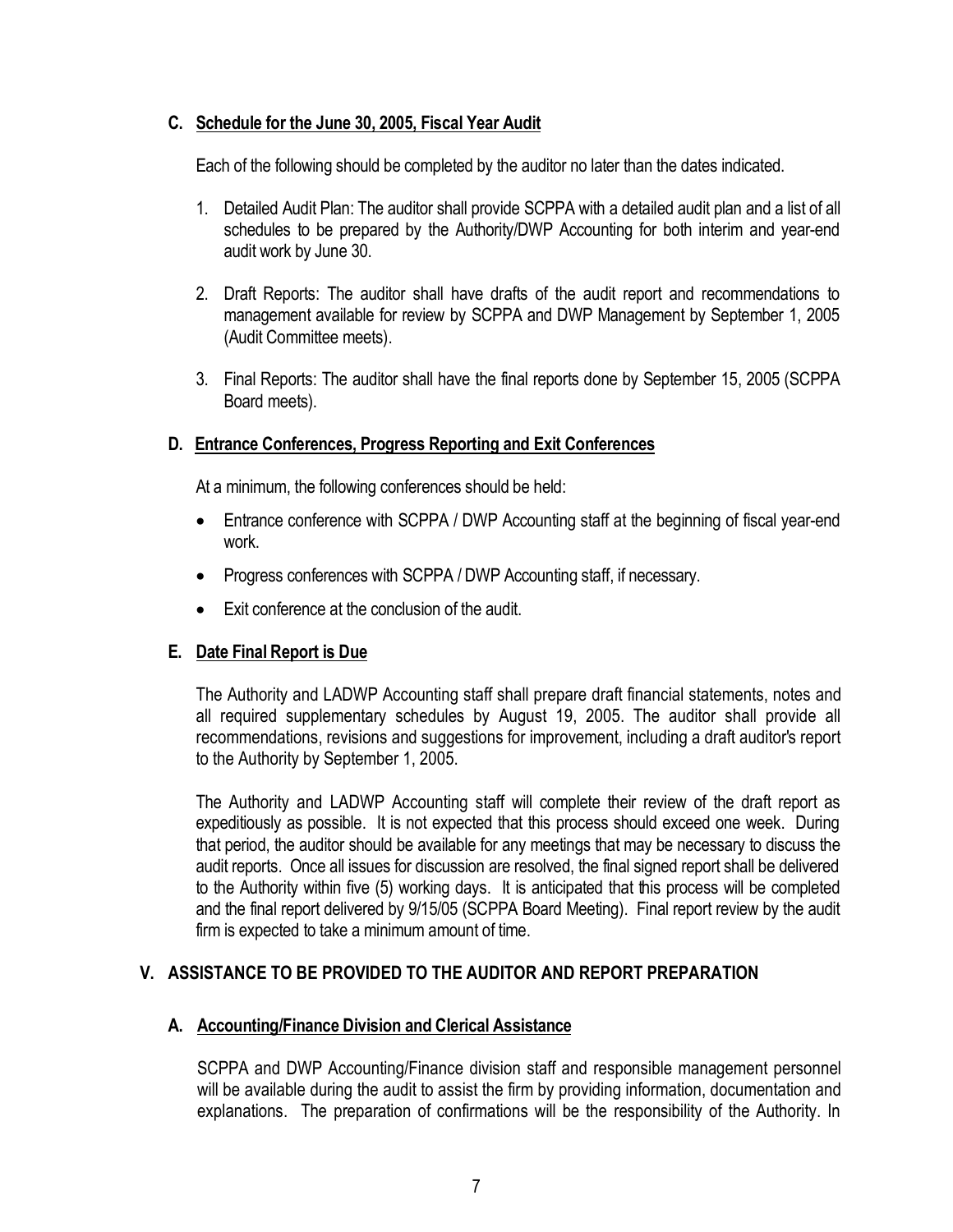addition, clerical support will be made available to the auditor for the preparation of routine letters and memoranda.

#### **B. Statements and Schedules to be prepared by the Staff of SCPPA and DWP Accounting**

SCPPA and DWP Accounting/Finance division staff will prepare reasonably required statements and schedules for the auditor. Sample formats of each work paper must be submitted during the planning stage of the audit.

#### **C. Report Preparation**

Report preparation, editing and printing shall be the responsibility of SCPPA / LADWP Accounting staff. The auditor will also be expected to provide editing services of the reports.

#### **VI. PROPOSAL REQUIREMENTS**

#### **A. General Requirements**

1. Inquiries: Inquiries concerning the request for proposals and the subject of the request for proposals must be made to:

> Craig A. Koehler, Finance and Accounting Manager Southern California Public Power Authority 225 S. Lake Ave., Suite 1250 Pasadena, CA 91101 (626) 763-9364

CONTACT WITH PERSONNEL OF THE AUTHORITY OTHER THAN THE ABOVE INDIVIDUAL REGARDING THIS REQUEST FOR PROPOSALS MAY BE GROUNDS FOR ELIMINATION FROM THE SELECTION PROCESS.

2. Submission of Proposals: To be considered, five (5) copies of a proposal and one CD must be received by Craig Koehler, Finance and Accounting Manager, at 225 South Lake Avenue, Suite 1250, Pasadena, CA 91101, by 4:00 p.m. on February 18, 2005. The Authority reserves the right to reject any or all proposals submitted. Proposals submitted will be evaluated by a Selection Committee selected by SCPPA.

The following material is required to be received in a sealed envelope by February 18, 2005 at 4:00 p.m. for a proposing firm to be considered:

- a. A master copy (so marked) of a Technical Proposal, four (4) copies, and one CD which include the following:
	- (1) Transmittal Letter: A signed letter of transmittal briefly stating the proposer's understanding of the work to be done, the commitment to perform the work within the time period, a statement why the firm believes itself to be best qualified to perform the engagement and a statement that the proposal is a firm and irrevocable offer for five (5) years.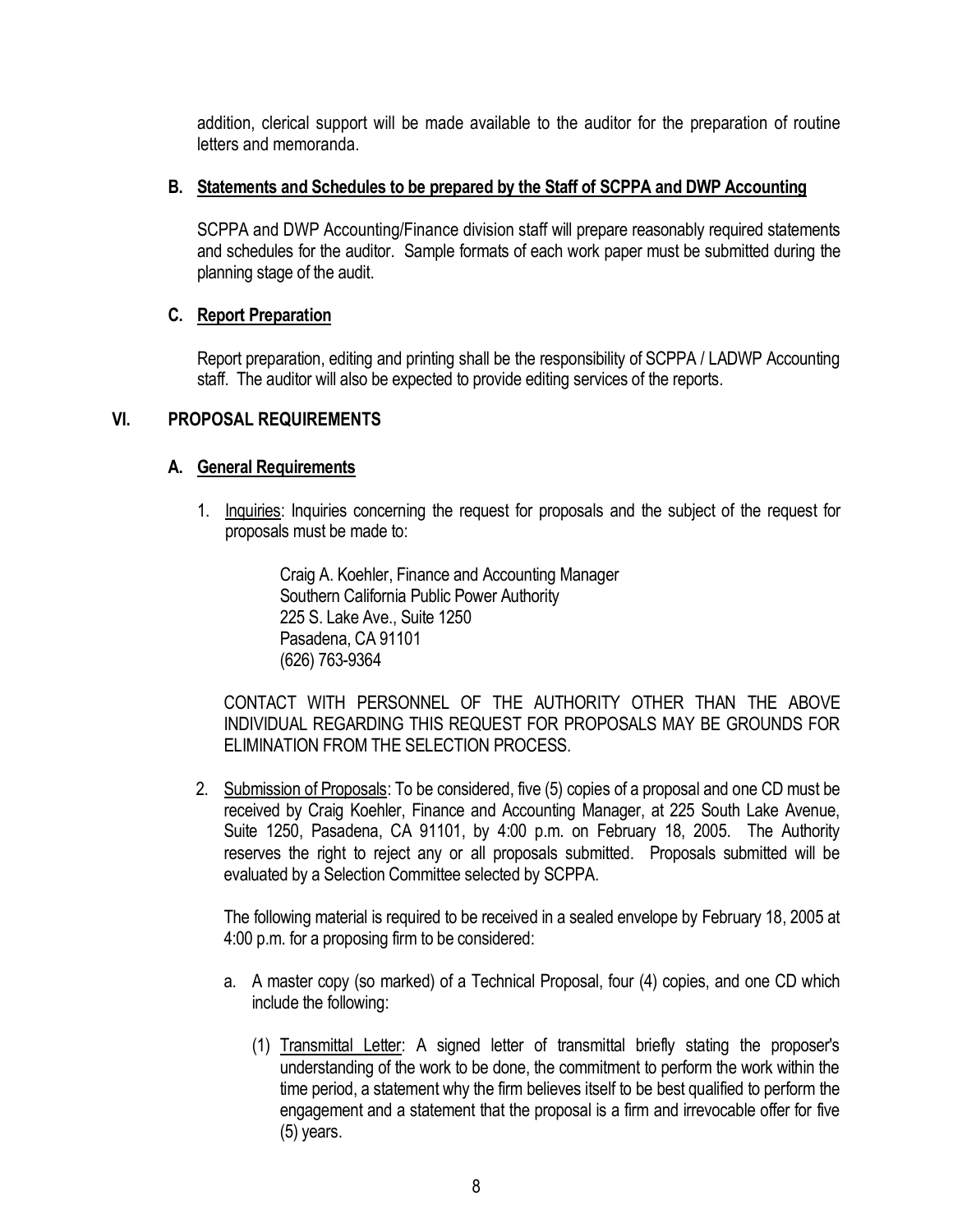- (2) Detailed Proposal: The detailed proposal should follow the order set forth in Section B, below, of this section.
- b. The proposer shall submit an original and four (4) copies of **a dollar cost bid in a separate sealed marked envelope marked "Cost Proposal."**
- c. Proposers should send the completed proposal consisting of the two separate envelopes to the following address:

Craig A. Koehler, Finance and Accounting Manager Southern California Public Power Authority 225 S. Lake Ave., Suite 1250 Pasadena, CA 91101

#### **B. Technical Proposal**

#### 1. General Requirements

The purpose of the Technical Proposal is to demonstrate the qualifications, competence and capacity of the firms seeking to undertake an independent audit of the Authority in conformity with the requirements of this request for proposals. As such, the substance of proposals will carry more weight than their form or manner of presentation. The Technical Proposal should demonstrate the qualifications of the firm and of the particular staff to be assigned to this engagement. It should also specify an audit approach that will meet the request for proposals requirements.

#### **THERE SHOULD BE NO DOLLAR UNITS OR TOTAL COSTS INCLUDED IN THE TECHNICAL PROPOSAL DOCUMENT.**

The Technical Proposal should address all the points outlined in the request for proposals. The Proposal should be prepared simply and economically, providing a straightforward, concise description of the proposer's capabilities to satisfy the requirements of the request for proposals. While additional data may be presented, the following subjects, items Nos. 2 through 9, must be included. They represent the criteria against which the proposal will be evaluated.

#### 2. Independence

The firm should provide an affirmative statement that is independent of SCPPA as defined by generally accepted auditing standards and the U.S. General Accounting Office's Government Auditing Standards (1988).

The firm should also provide an affirmative statement that it is independent of the participants in the Authority, and its members; Anaheim, Azusa, Banning, Burbank, Cerritos, Colton, Glendale, Los Angeles Department of Water and Power, Pasadena, Riverside, and Vernon, and the Imperial Irrigation District, as defined by these same standards.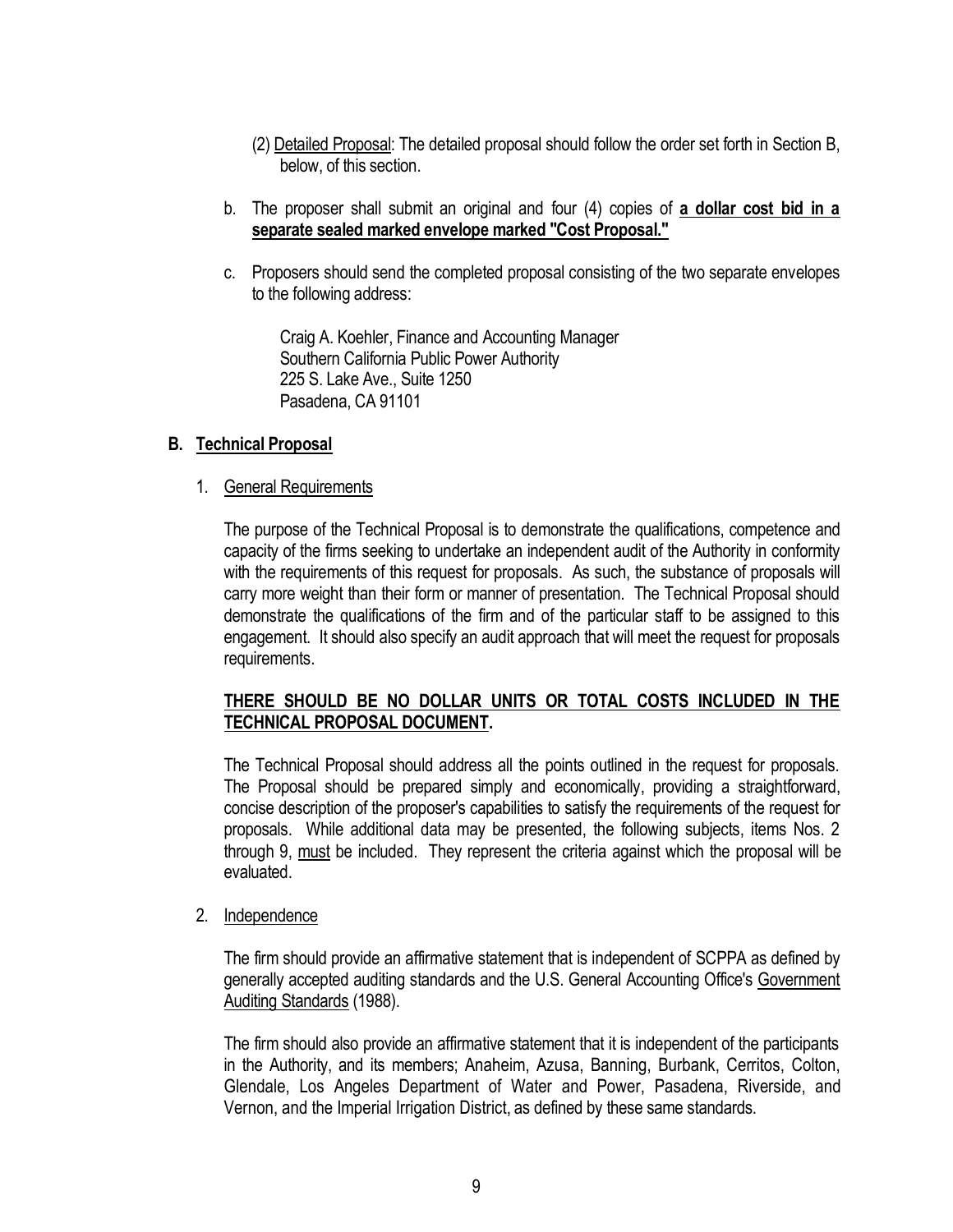The firm should also list and describe the firm's professional relationships involving the Authority or any of its participants for the past five (5) years, together with a statement explaining why such relationships do not constitute a conflict of interest relative to performing the proposed audit.

In addition, the firm shall give SCPPA written notice of any professional relationships entered into during the period of this agreement.

#### 3. License to Practice in California

An affirmative statement should be included that the firm and all assigned key professional staff are properly licensed to practice in California.

The selected firm will be required to obtain a City of Los Angeles business license.

#### 4. Firm Qualifications and Experience

The proposer should state the size of the firm, the size of the firm's governmental audit staff, the location of the office from which the work on this engagement is to be performed, and the number and nature of the professional staff to be employed in this engagement.

The firm is required to submit a copy of the report on its most recent external quality control review, with a statement whether that quality control review included a review of specific government engagements.

The firm shall also provide information on the results of any federal or state desk reviews or field reviews of its audits during the past three (3) years. In addition, the firm shall provide information on the circumstances and status of any disciplinary action taken or pending against the firm during the past three (3) years with state regulatory bodies or professional organizations.

#### 5. Partner, Supervisory and Staff Qualifications and Experience

A list of people who will directly work on this engagement and a brief summary of their background. The list should include the partner, manager and the individual charged with dayto-day supervision of the audit assignment. Indicate whether each such person is registered or licensed to practice as a certified public accountant in California.

#### 6. Similar engagements with other municipal utilities or joint agencies

For the firm's office that will be assigned responsibility for the audit, list the four years that are similar to the engagement described in this request for proposal. Indicate the scope of work, dates, engagement partners, total hours, and a listing of at least four client references (including name, title, address and phone numbers) whom we may contact regarding the firm's services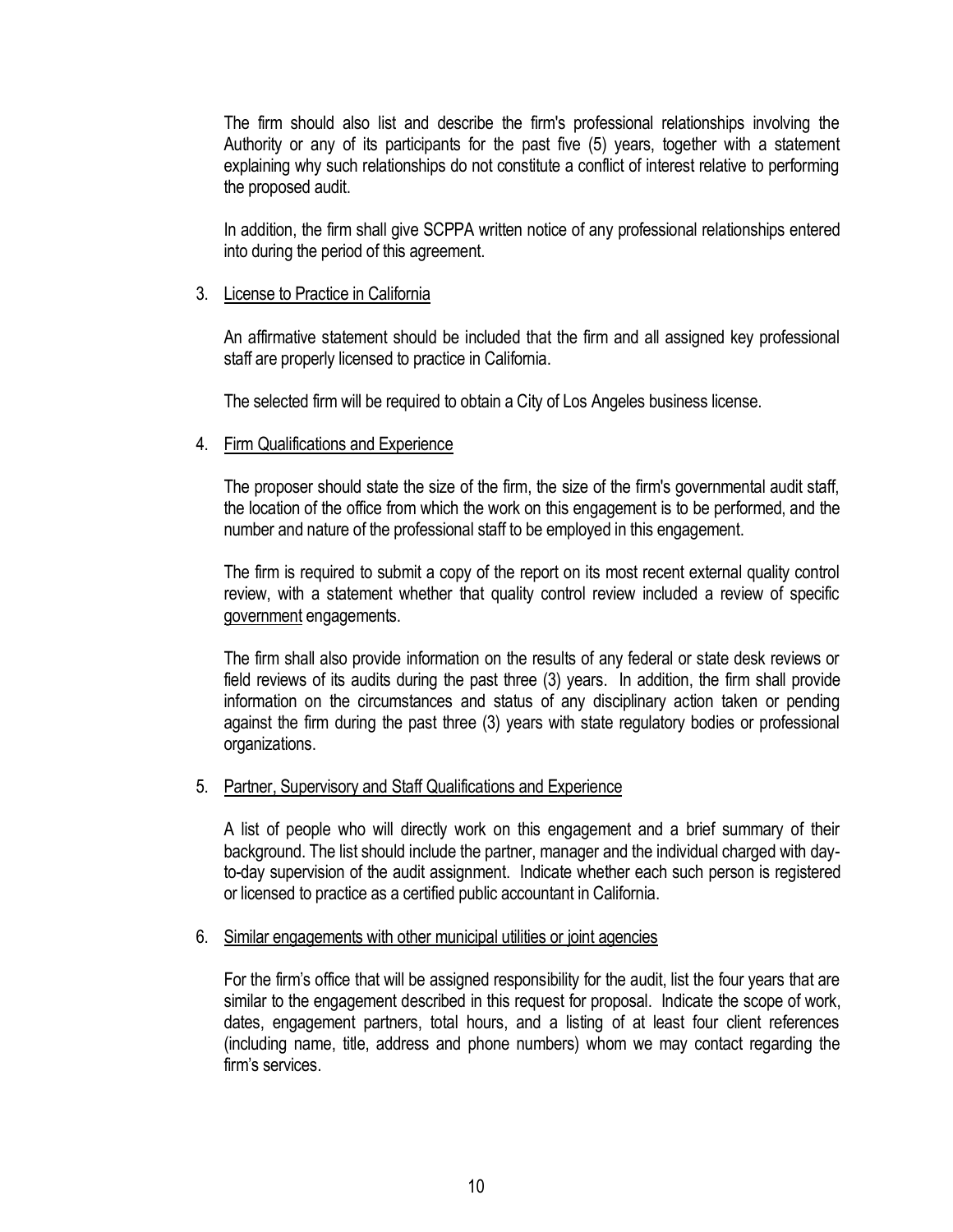#### 7. Specific Audit Approach

The proposal should set forth a work plan, including an explanation of the audit methodology to be followed, to perform the services required in this request for proposal.

Proposers will be required to provide the following information on their audit approach:

- a. Proposed segmentation of the engagement
- b. Level of staff and number of hours to be assigned to each proposed segment of the engagement
- c. Sample size and the extent to which statistical sampling is to be used in the engagement
- d. Type and extent of analytical procedures to be used in the engagement
- e. Approach to be taken to gain and document an understanding of the Authority's internal control structure.
- 8. Identification of Anticipated Potential Audit Problems

The proposal should identify and describe any anticipated potential audit problems, the firm's approach to resolving these problems, and any special assistance that will be requested from SCPPA.

9. Report Format

The proposal should include sample formats for required reports.

### NO DOLLARS SHOULD BE INCLUDED IN THE TECHNICAL PROPOSAL.

### **C. Sealed Dollar Cost Bid**

1. Total All-Inclusive Maximum Price

The sealed dollar cost bid should contain all pricing information relative to performing the audit engagement as described in this request for proposal. The total all-inclusive maximum price to be bid is to contain all direct and indirect costs including all out-of-pocket expenses.

The Authority will not be responsible for expenses incurred in preparing and submitting the technical proposal or the sealed dollar cost bid. Such costs should not be included in the proposal.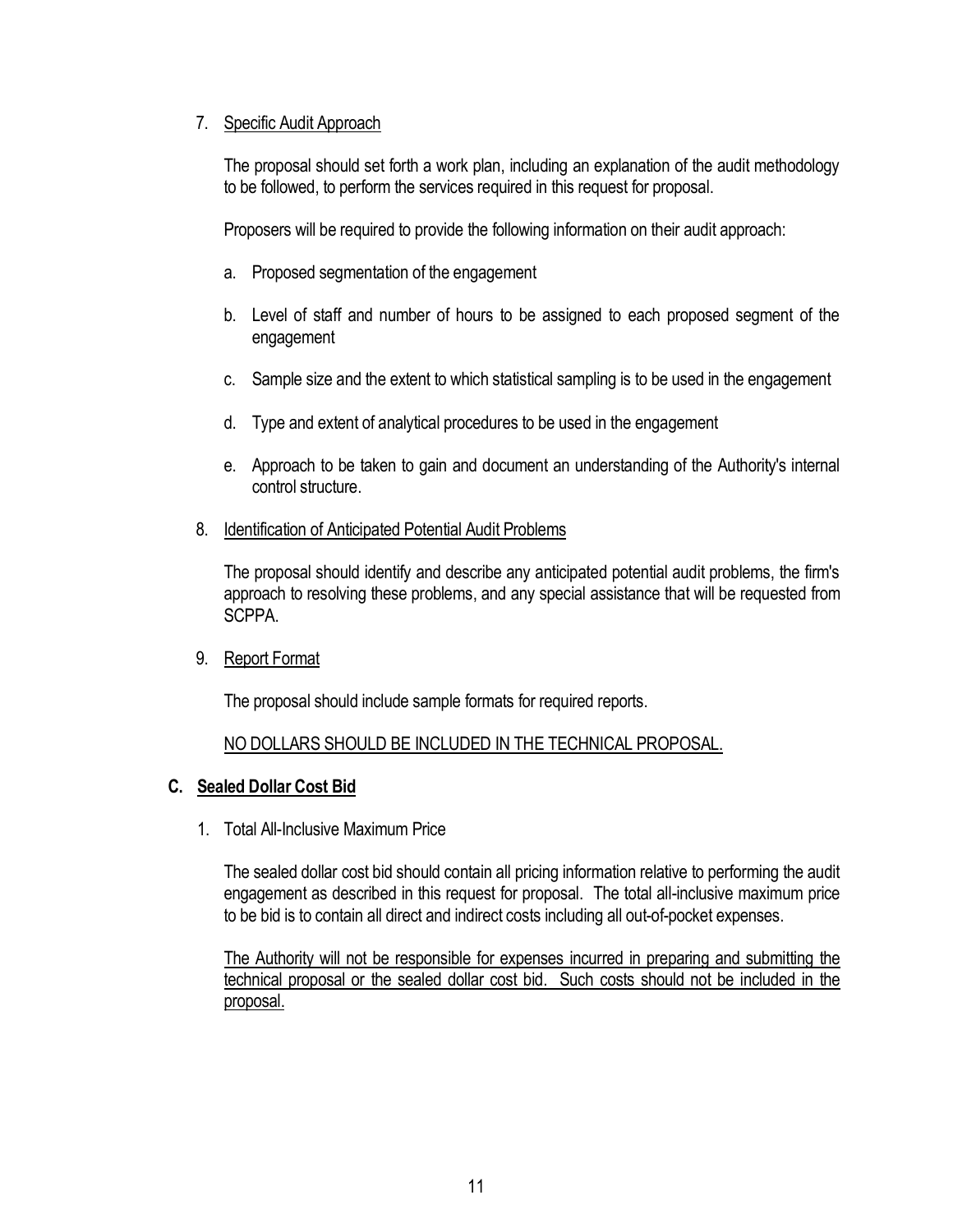The first page of the sealed dollar cost bid should include the following information:

- a. Name of Firm
- b. Certification that the person signing the proposal is entitled to represent the firm, empowered to submit the bid, and authorized to sign a contract with the SCPPA.
- c. A Total All-Inclusive Maximum Price for each year of the engagement.
- 2. Rates by Partner, Specialist, Supervisory and Staff Level Times Hours Anticipated for Each

The second page of the sealed dollar cost bid should include a schedule of professional fees and expenses, presented in the format provided in the attachment, that supports the total allinclusive maximum price.

3. Out-of-pocket Expenses Included in the Total All-inclusive Maximum Price and Reimbursement Rates

Out-of-pocket expenses for firm personnel (e.g., travel, lodging and subsistence) will be reimbursed at reasonable rates. Estimated out-of-pocket expenses to be reimbursed should be separately presented in the sealed dollar cost bid.

4. Rates for Additional Professional Services

If it should become necessary for SCPPA to request the auditor to render any additional services to either supplement the services requested in this RFP or to perform additional work as a result of the specific recommendations included in any report issued on this engagement, then such additional work shall be performed only if set forth in an addendum to the contract between SCPPA and the firm. Any such additional work agreed to between the Authority and the firm shall be performed at the same rates set forth in the schedule of fees and expenses included in the sealed dollar cost bid.

5. Manner of Payment

Progress payments will be made on the basis of hours of work completed during the course of the engagement and out-of-pocket expenses incurred in accordance with the firm's dollar cost bid proposal. Interim billing shall cover a period of not less than a calendar month.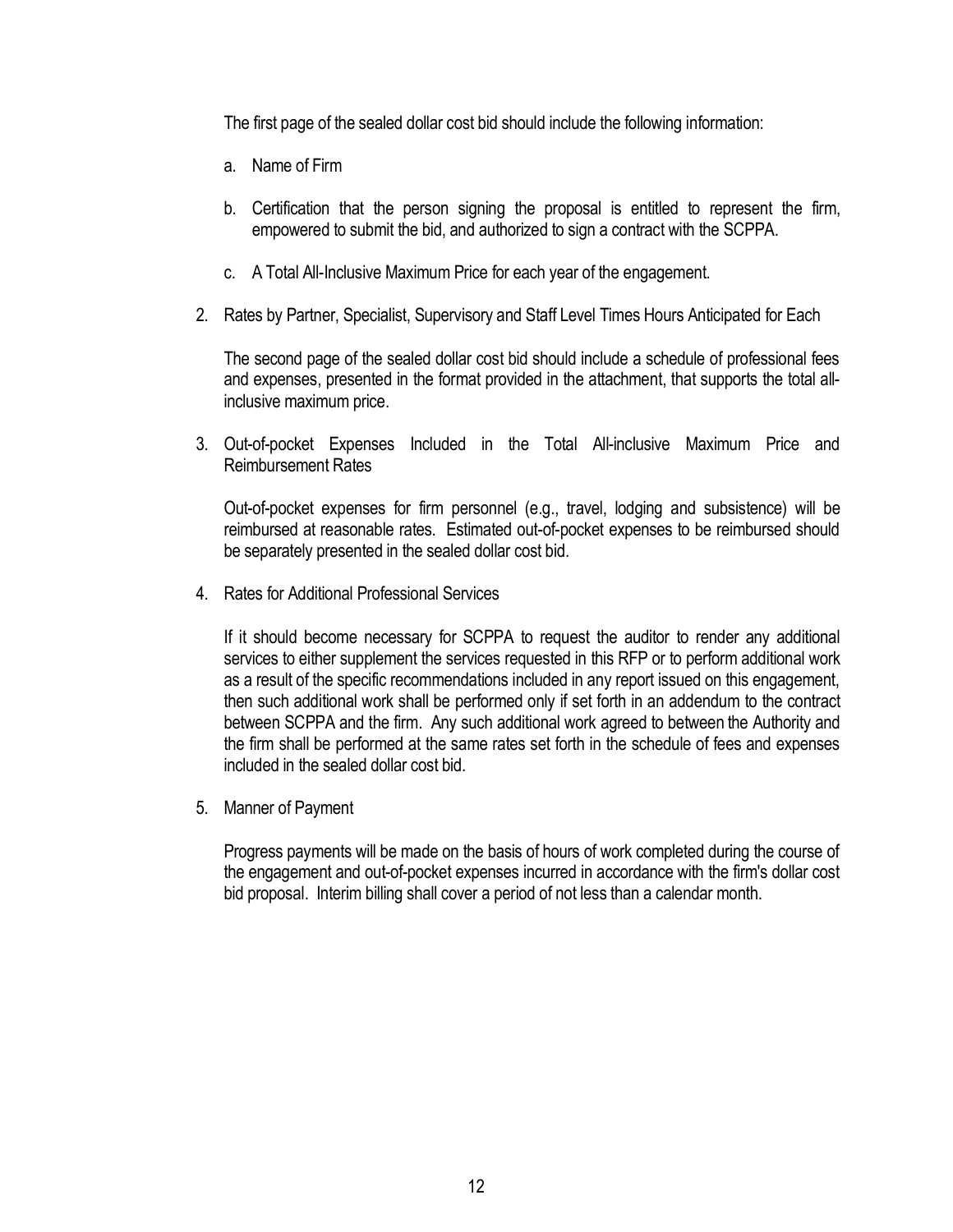#### **VII. EVALUATION PROCEDURES**

#### **A. Selection Committee**

Proposals submitted will be evaluated by a Selection Committee.

#### **B. Review of Proposals**

The Selection Committee will first evaluate each technical proposal by the criteria described in Section C below. The Committee will then convene to review and discuss these evaluations and to arrive at a composite technical score for each firm. At this point, firms with an unacceptably low technical score will be eliminated from further consideration.

After the composite technical score for each firm has been established, the sealed dollar cost bid will be opened and considered in conjunction with the technical score.

The Authority reserves the right to retain all proposals submitted and use any idea in a proposal regardless of whether that proposal is selected.

#### **C. Evaluation Criteria**

Proposals will be evaluated using three sets of criteria. Firms meeting the mandatory criteria will have their proposals evaluated for both technical qualifications and price. The following represent some of the selection criteria which will be considered during the evaluation process.

- 1. Mandatory Elements:
	- a. The audit firm is independent and licensed to practice in California.
	- b. The firm has no conflict of interest with regard to any other work performed by the Authority or any of its participants.
	- c. The firm adheres to the instructions in this request for proposal on preparing and submitting the proposal.
	- d. The firm submits a copy of its last external quality control review report and the firm has a record of quality audit work.
- 2. Technical Quality:
	- a. Expertise and Experience:
		- (1) The firm's past experience and performance on comparable engagements.

(2) The quality of the firm's professional personnel to be assigned to the engagement and the quality of the firm's management support personnel to be available for technical consultation.

(3) Experience with public utilities, especially municipal utilities, and joint action agencies.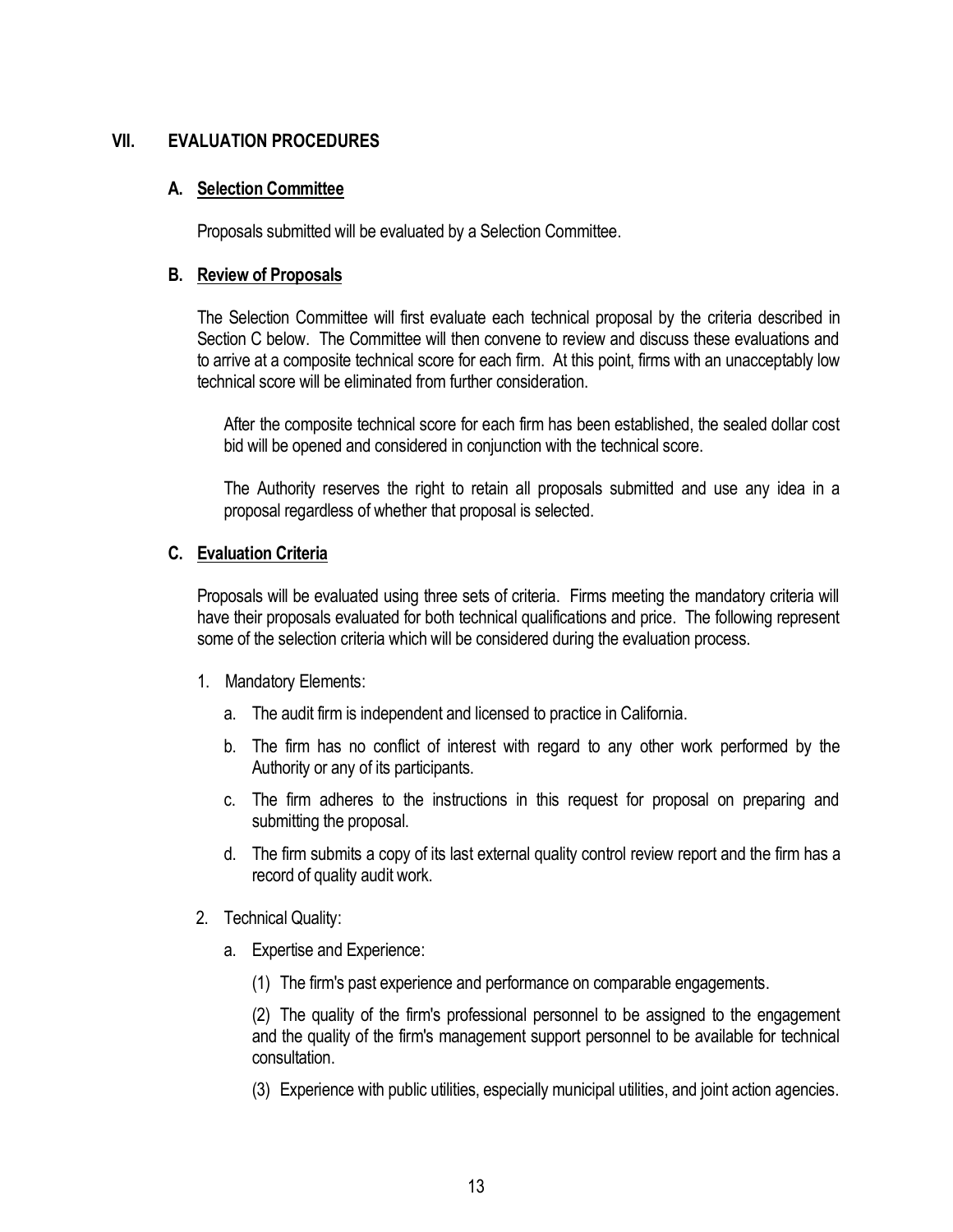- b. Audit Approach:
	- (1) Adequacy of proposed staffing plan for various segments of the engagement
	- (2) Adequacy of sampling techniques
	- (3) Adequacy of analytical procedures

#### COST WILL NOT BE THE PRIMARY FACTOR IN THE SELECTION OF AN AUDIT FIRM

#### **D. Oral Presentations**

During the evaluation process, the Selection Committee may, at its discretion, request any one or all firms to make oral presentations. Such presentations will provide firms with an opportunity to answer any questions the Selection Committee may have on a firm's proposal. Not all firms may be asked to make such oral presentations.

#### **E. Final Selection**

The Selection Committee will recommend a firm to the SCPPA Board based upon the criteria established for presentation. The SCPPA Board is the body that makes the final audit firm selection and the formal contract award. Following notification of the firm selected, it is expected a contract will be executed between both parties shortly thereafter.

#### **F. Right to Reject Proposals**

Submission of a proposal indicates acceptance by the firm of the conditions contained in this request for proposal unless clearly and specifically noted in the proposal submitted and confirmed in the contract between the Authority and the firm selected.

SCPPA reserves the right without prejudice to reject any or all proposals.

#### **VIII. INSTRUCTIONS FOR SUBMITTING THE PROPOSAL**

Five copies of the proposal and one CD must be received by 4:00 p.m. PST on February 18, 2005, at the following address:

Craig A. Koehler Finance and Accounting Manager Southern California Public Power Authority 225 S. Lake Ave., Suite 1250 Pasadena, CA 91101 Phone (626) 793-9364 Fax (626) 793-9461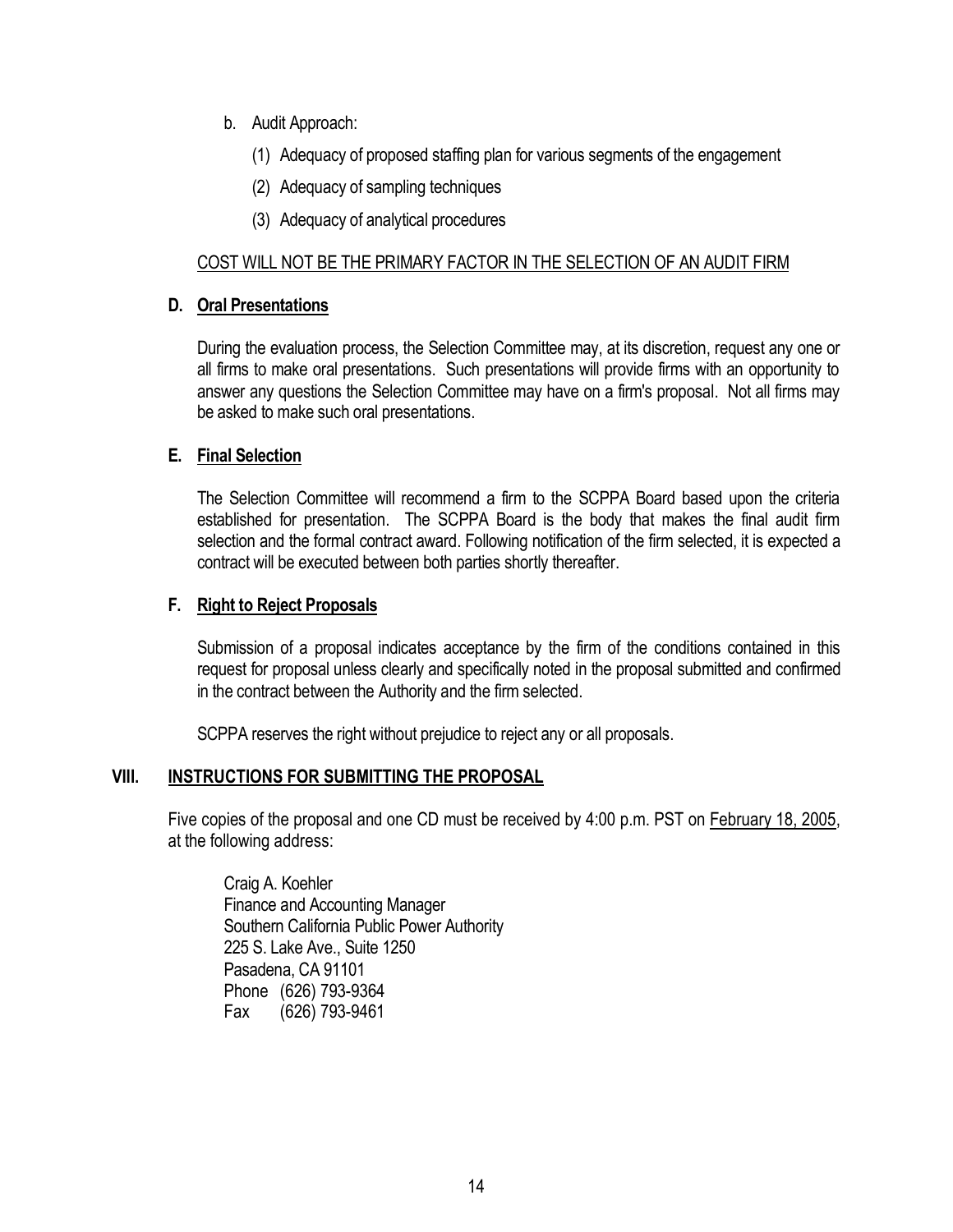If your firm desires to inspect the facilities and accounting records of the Authority, or has other general questions:

Mr. Robert K. Rozanski Assistant Chief Financial Officer Los Angeles Department of Water and Power 111 North Hope Street, Room 456 Los Angeles, CA 90012 Phone (213) 367-4333 Fax (213) 367-4320

#### **IX. SUBCONTRACTING**

SCPPA encourages the utilization of Women Business Enterprises (WBE), Minority Business Enterprises (MBE), and Other Business Enterprises (OBE), to achieve greater cost effectiveness in performing the auditing services under the terms of the contract with the Authority. The name of the proposed subcontractor, the firm's qualifications, work to be performed, and the arrangement should be clearly identified in the proposal. Following the award of the audit engagement, no additional subcontractor will be allowed without the expressed prior written consent of the Authority. A firm's determination to afford subcontracting appointments is a matter used in the exclusive discretion of the firm and is not part of SCPPA's proposal rating process. However, should subcontracting opportunities arise, all available business enterprises, including MBE's, WBE's, and OBE's, shall have an equal opportunity to compete for and participate in any such subcontracting opportunities.

#### **X. DOCUMENTS**

Please provide a copy of your firm's most recent external quality control review report.

#### **XI. AGREEMENT**

The Authority intends to enter into an agreement with the successful firm which will detail the various duties and obligations in the auditor and client relationship.